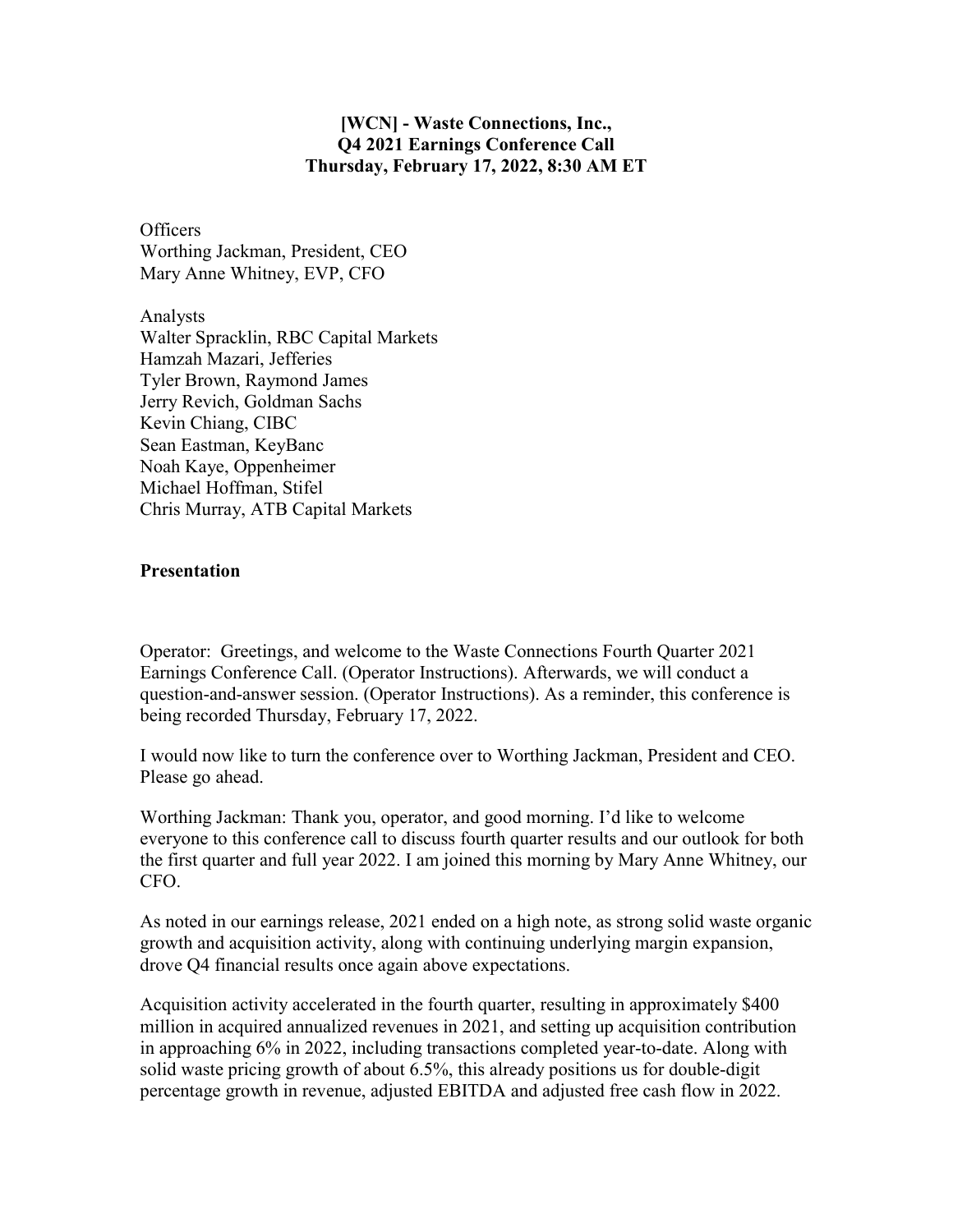Put simply, 2021 is a reflection of how an intentional culture of commitment and accountability to all stakeholders enabled us to excel in a challenging operating environment, overcome inflationary pressures and supply chain issues, execute our growth strategy, expand margins, support employee health and welfare and position the company well for 2022 and beyond.

Before we get into much more detail, let me turn the call over to Mary Anne for our forward-looking disclaimer and other housekeeping items.

Mary Anne Whitney: Thank you, Worthing, and good morning. The discussion during today's call includes forward-looking statements made pursuant to the safe harbor provisions of the U.S. Private Securities Litigation Reform Act of 1995, including forward-looking information within the meaning of applicable Canadian securities laws. Actual results could differ materially from those made in such forward-looking statements due to various risks and uncertainties.

Factors that could cause actual results to differ are discussed both in the cautionary statement included in our February 16 earnings release, and in greater detail in Waste Connections' filings with the U.S. Securities and Exchange Commission and the Securities Commissions or similar regulatory authorities in Canada.

You should not place undue reliance on forward-looking statements as there maybe additional risks of which we are not presently aware, or that we currently believe are immaterial, which could have an adverse impact on our business. We make no commitment to revise or update any forward-looking statements in order to reflect events or circumstances that may change after today's date.

On the call, we will discuss non-GAAP measures such as adjusted EBITDA, adjusted net income attributable to Waste Connections on both a dollar basis and per diluted share, and adjusted free cash flow. Please refer to our earnings releases for a reconciliation of such non-GAAP measures to the most comparable GAAP measures. Management uses certain non-GAAP measures to evaluate and monitor the ongoing financial performance of our operations. Other companies may calculate these non-GAAP measures differently.

I will now turn the call back over to Worthing.

Worthing Jackman: Thank you, Mary Anne. We are extremely pleased with our strong operating and financial performance in Q4 and throughout 2021, as we manage through the pandemic and related impacts with an intentional approach to strategy, culture, execution and value creation. Our proactive approach to pricing through labor pressures, accelerating capital expenditures, through supply chain constraints and maintaining our focus on servicing our customers drove record performance in 2021, and positions us for another outsized year of revenue, adjusted EBITDA and adjusted free cash flow growth in 2022.

We often highlight the importance of the culture in driving differentiated results and our results are emblematic of that purposeful culture in action. Our culture guided our response from the onset of the pandemic, as we focused on reducing employee concerns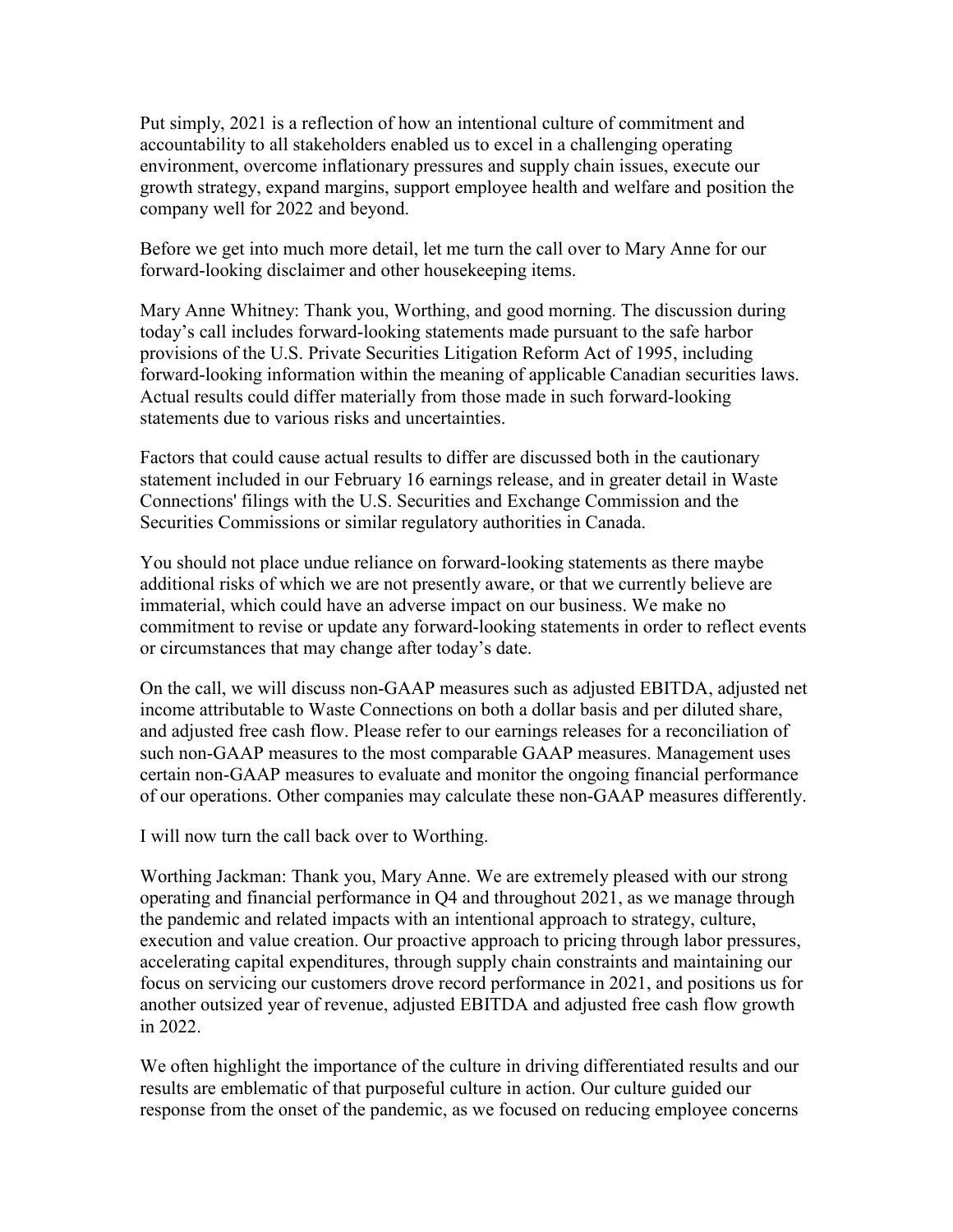regarding health, welfare and family obligations. To date, that investment totals over \$50 million, primarily focused on our frontline employees, including \$10 million during the recent Omicron surge in January, when we reinstituted both paid leave for Covid-19 related absences and supplemental wages and recognition of frontline efforts to honor our service commitments during an extremely tough operating environment.

That intentional focus on execution also drove continuous improvement in safety in 2021, as we not only maintained the 12% gains we achieved in safety-related incident rates during 2020, which drove continued improvement in spite of reopening activity.

During 2021, over 55% of our operating locations either posted zero safety-related incidents or year-over-year improvements, and our total recorded injury rate and cost of risk as a percentage of revenue remained well below industry averages.

We also delivered 5% solid waste price in 2021, 100 basis points above our initial outlook, as we recognized and addressed the need for incremental price throughout the year to help offset inflationary pressures.

Adjusted EBITDA margin expanded each quarter, excluding the impact of acquisitions, and it was up 70 basis points for the full year, even including the impact of acquisitions. Moreover, we are already set up for pricing of about 6.5% in 2022 and perhaps ultimately approaching 7%, as we recognize the realities of continued elevated inflation rates, which informs our outlook for 2022.

In spite of inflationary pressures and a 25% year-over-year increase in CapEx in 2021, adjusted free cash flow increased 20% and exceeded \$1 billion with a conversion rate of over 52% of adjusted EBITDA. We are positioned for similar strong conversion and continuing double-digit free cash flow growth again in 2022.

We continue to reinvest in and grow our business, successfully accelerating fleet and equipment purchases in spite of macro supply chain issues.

Looking ahead, our 2022 outlook includes CapEx, up another 14% to \$850 million, including \$100 million for new landfill gas and resource recovery facilities. Consistent with our priorities identified in our sustainability report, these investments include 2 greenfield recycling facilities in existing markets and renewable gas projects at 2 of our landfills, all projected to be operational in late 2023. At approximately \$150 million in total capital outlays over 2 years, these are strategic investments with attractive paybacks even at more normalized values for recovered resources. As we have consistently emphasized in our approach to ESG, these projects are an integral part of our business and are consistent with our focus on value creation.

Looking specifically at the 2 renewable gas facilities at our landfills, these projects are part of a group of 15 to 20 projects in various stages of development, and expected to be completed over the next 10 to 15 years, with third-party partners involved in about 2/3 of these opportunities and Waste Connections owning the remainder.

Looking next at acquisitions, following 4 years of above-average activity, 2021 once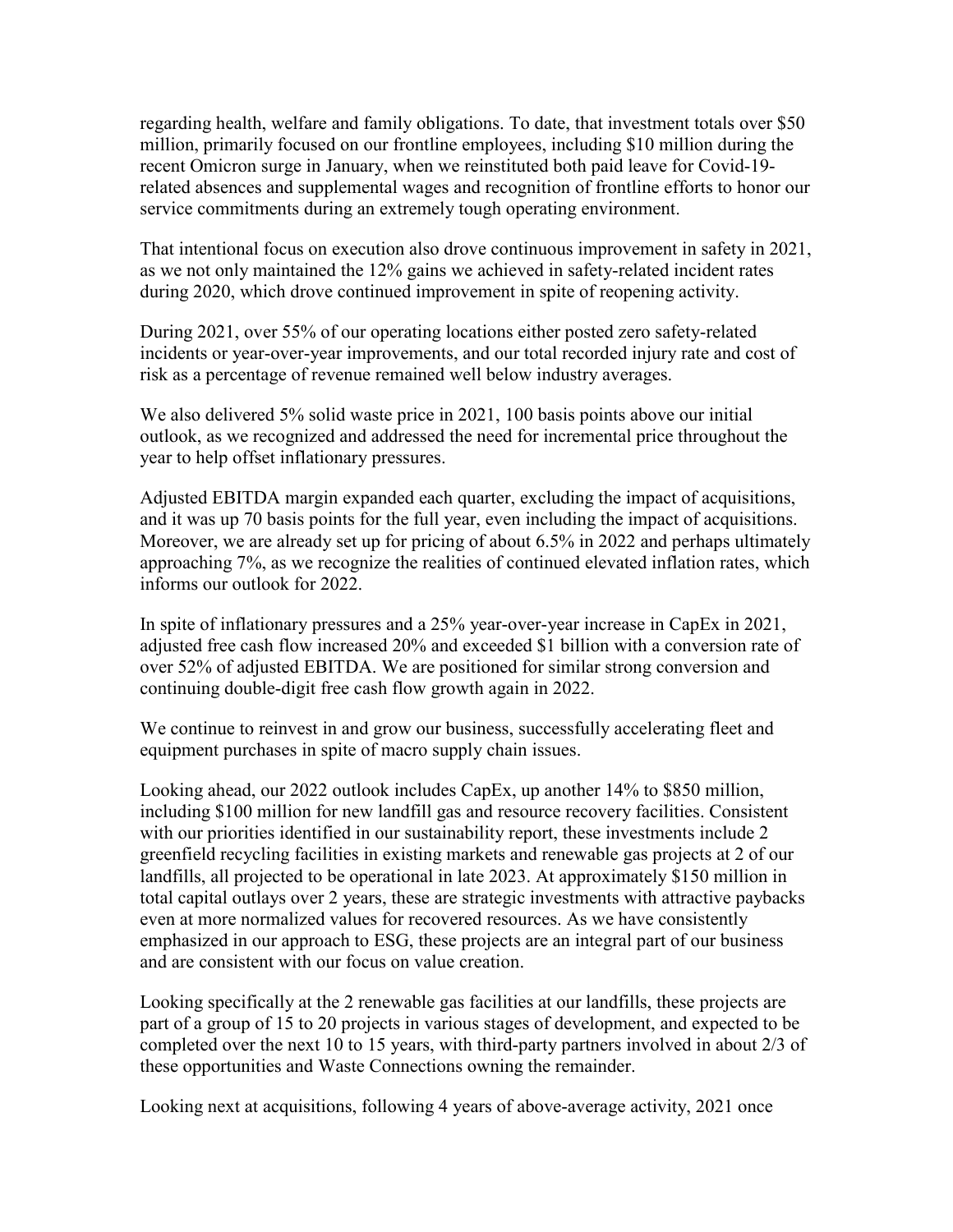again stood out for the pace and magnitude of activity, which accelerated at year-end as expected to drive another outsized year. We completed over 30 acquisitions, all in solid waste, and spread across our geographic footprint in both franchise and new competitive markets and including a number of tuck-ins to existing operations.

We continue to be selective about the markets we pursue, the risk profiles we accept and the valuations that we determined to be appropriate. In total, we acquired approximately \$400 million in annualized revenue in 2021, and we have closed another \$100 million in annualized revenue year-to-date, providing 2022 acquisition contribution of about \$350 million in revenue or about 6% from deals already completed.

This strong start to the year, along with continued elevated acquisition dialogue, potentially sets up 2022 for another outsized year of activity.

In spite of acquisition outlays of over \$1 billion and almost doubling our return of capital to shareholders in 2021, our leverage remained essentially flat at about 2.4x net debt to EBITDA.

We remain well-positioned for continuing elevated levels of investment in our solid waste growth strategy, whether via organic growth, new resource recovery projects or solid waste acquisitions. It's an all-of-the-above approach with differentiated returns, not one with trade-offs that drives continuing long-term, double-digit free cash flow per share growth.

2021 marked our 18th consecutive year of positive total shareholder returns and we returned \$560 million to shareholders through dividends and opportunistic share repurchases, including about \$350 million of shares repurchased in early and late 2021. In addition, we have already repurchased another \$425 million of shares in 2022.

Now, I'd like to pass the call to Mary Anne to review more in depth the financial highlights of the fourth quarter, and provide a detailed outlook for Q1 and our full year 2022. I will then wrap up before heading into  $O&A$ .

Mary Anne Whitney: Thank you, Worthing. In the fourth quarter, revenue was \$1.624 billion, about \$44 million above our outlook and up \$226 million or 16% year-over-year.

Acquisitions completed since the year-ago period contributed about \$83 million of revenue in the quarter or about \$79 million net of divestitures.

Total price in Q4 of 5.7%, including about 70 basis points in fuel and material surcharges, was our highest reported price in the decade, and range from about 2.6% in our mostly exclusive market Western region, to between 5.8% and 7.2% in our competitive markets.

Solid waste volumes of 1.2% exceeded our expectations with positive volumes in all U.S. regions. Volumes were strongest in our Central region, including Colorado and the Plain states, where mild winter weather through most of the quarter led to better-than-expected activity; and also in our Western region, where landfill activity was strong up until late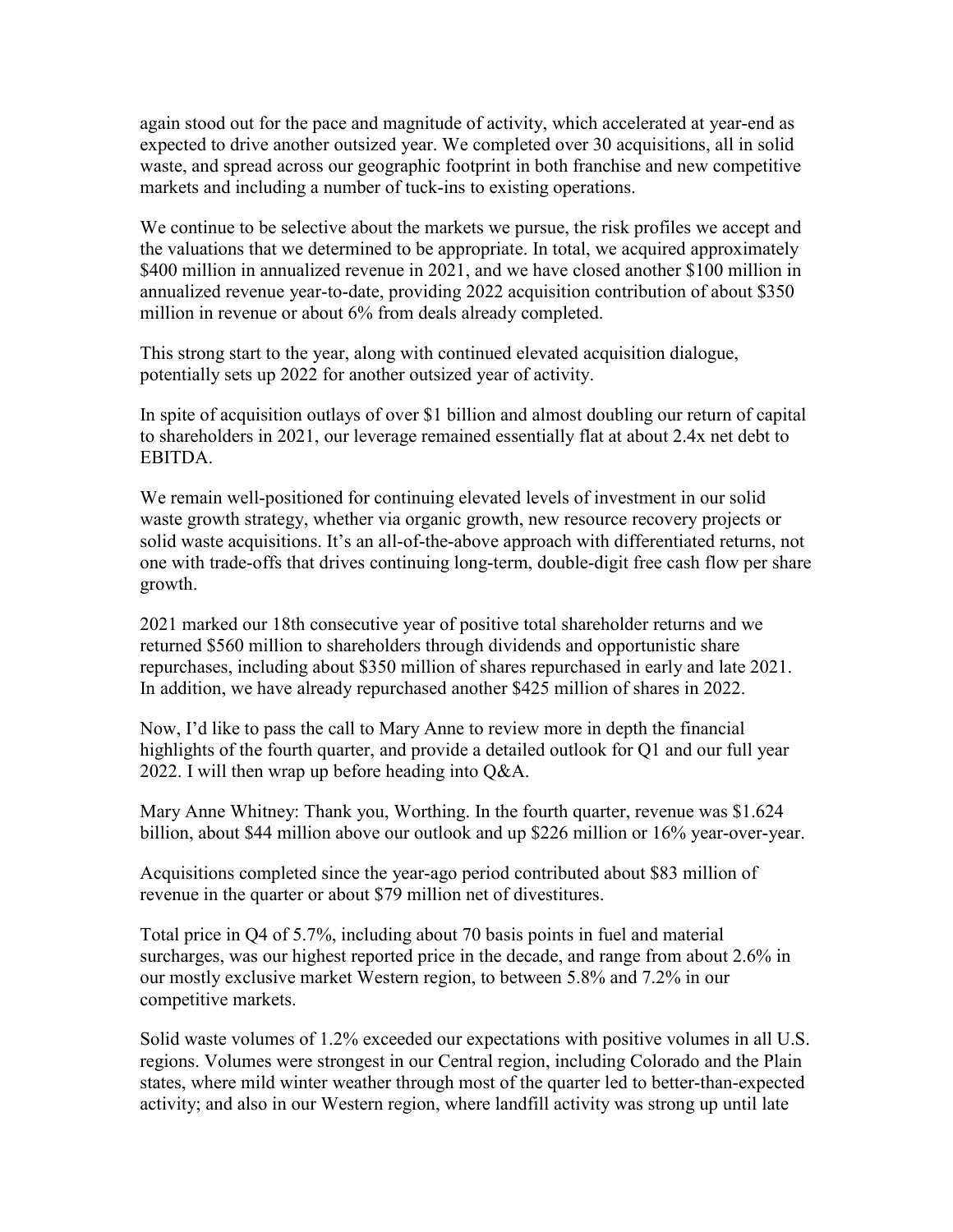December's epic snowfall. Underlying volumes were also up in Canada, but down on a reported basis due to the expiration during the quarter of a poor-quality municipal contract inherited in our 2016 Progressive Waste acquisition.

Looking at year-over-year results in the fourth quarter on a same-store basis, commercial collection revenue was up 13%, roll-off revenue was up 11% and pulls per day up 5% with revenue per pull up 6%, and landfill tons were up 4% on increases of 3% to 5% in all waste types.

Moving on to E&P waste, as expected, revenue was essentially in line with the prior quarter at about \$34 million, up \$9 million year-over-year and up about 45% from the lows we saw in mid-2020. We remain encouraged by increased rig counts and elevated crude pricing levels, which if sustained, could lead to increased E&P waste activity over the course of 2022.

Looking at Q4 revenues from recovered commodities, that is recycled commodities, landfill gas and renewable energy credits, or RIN, excluding acquisitions, in the aggregate, they were up about 90% year-over-year due to both higher RIN prices and higher recycled commodity revenues due to strong fiber values.

Prices for OCC, or old corrugated containers, averaged about \$185 per ton in Q4, decreasing during the quarter to end the year at about \$170 with current values about \$160 per ton.

Renewable energy credits or RINs averaged about \$2.80 in Q4, including the impact of a hedge, which rolled off at year-end.

During Q4, spot rates were in the range of \$3.25 to \$3.50 where they have remained yearto-date.

Adjusted EBITDA for Q4, as reconciled in our earnings release, was \$495 million, about \$9 million above our outlook and 30.5% of revenue, up 20 basis points year-over-year, excluding the margin dilutive impact of acquisitions.

Underlying solid waste margin expansion of about 40 basis points, plus 90 basis points from recycled commodities, RINs and E&P net of fuel more than offset higher wages and Covid-19-related increase over time and outside repairs, as well as the return of certain discretionary and Covid-19-related support costs.

Capital expenditures of \$744 million in 2021 were about \$44 million above expectation, as we continue to capitalize on opportunities to acquire fleet and equipment as we approached year-end. In spite of CapEx up 25% on a year-over-year basis, we delivered full year adjusted free cash flow up 20% year-over-year at \$1.01 billion or 16.4% of revenue, reflecting a conversion of 52.6% of adjusted EBITDA.

Moreover, we entered 2022 well-positioned from a working capital standpoint, which once again provides a strong cushion.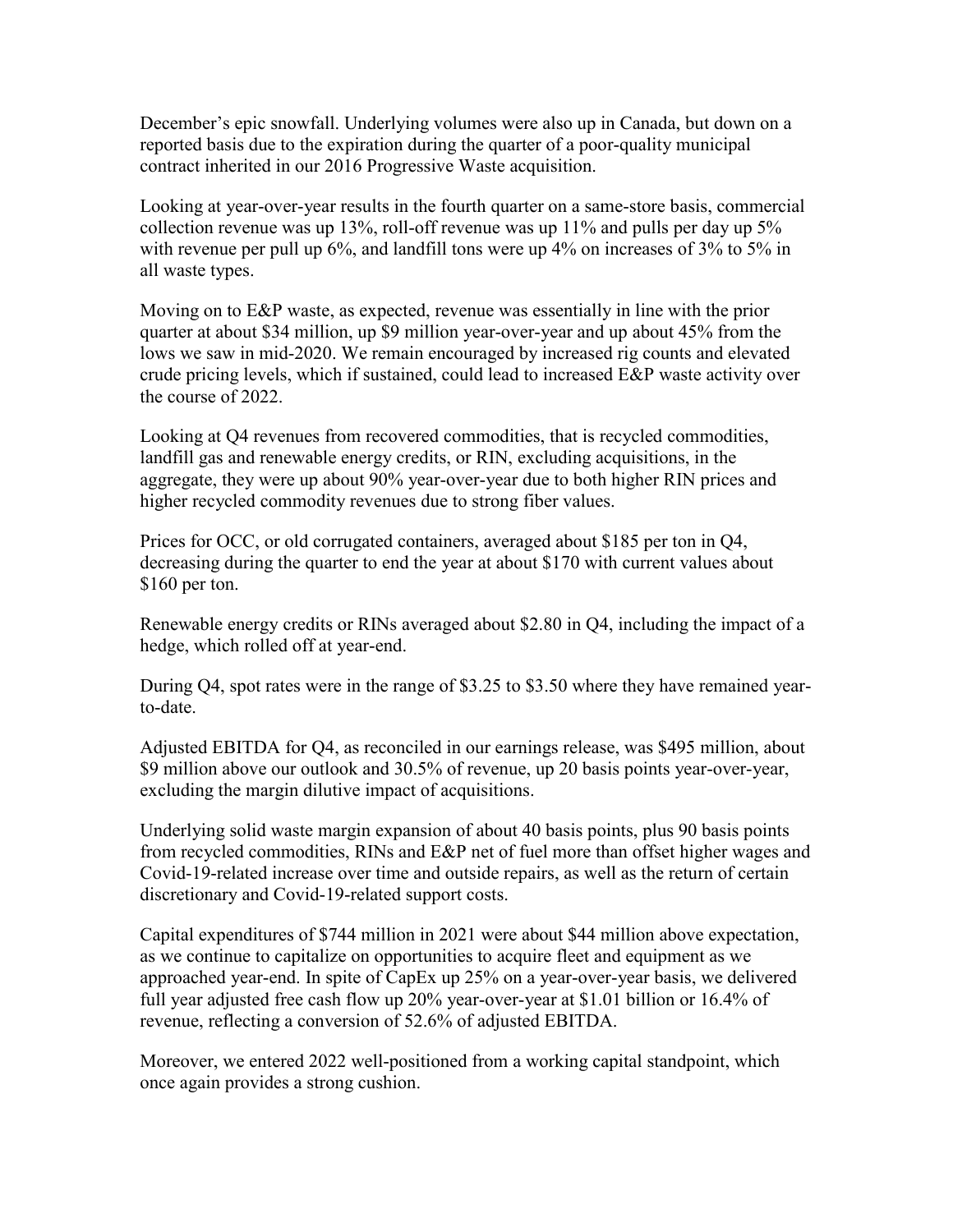I will now review our outlook for the first quarter and full year 2022. Before I do, we'd like to remind everyone once again that actual results may vary significantly based on risks and uncertainties outlined in our safe harbor statement and filings we have made with the SEC and the Securities Commissions or similar regulatory authorities in Canada. We encourage investors to review these factors carefully.

Our outlook assumes no change in the current economic environment. It also excludes any impact from additional acquisitions that may close during the remainder of the year and expensing of transaction-related items during the period.

Looking first at the full year 2022, revenue in 2022 is estimated at \$6.875 billion. For solid waste, we expect mostly price-led organic growth of 6.5% to 7%, plus about \$350 million from acquisitions already completed, with E&P waste revenue and the values for recycled commodities and renewable fuels assumed about in line with current levels.

Adjusted EBITDA in 2022, as reconciled in our earnings release, is expected to be approximately \$2.145 billion or 31.2% of revenue.

Excluding the 20 basis point margin-dilutive impact of acquisitions already completed, and 15 basis points for January's Covid support costs, margins would be up about 35 basis points.

Any moderation in inflationary trends, increases in the values for recovered commodities or in E&P waste activity or additional acquisitions closed during the year would provide upside to our initial 2022 outlook.

Regarding tax rates, our effective tax rate for 2022 is expected to be approximately 22% with some quarter-to-quarter variability and cash taxes are expected at 50% to 60% of book.

And finally, our share count is expected to be about 259 million on a fully diluted basis consistent with the share repurchases already completed year-to-date.

Adjusted free cash flow in 2022, as reconciled in our earnings release, is expected to be approximately \$1.15 billion or about 53.5% of adjusted EBITDA and about 16.7% of revenue on CapEx totaling \$850 million, including \$100 million for new landfill gas and resource recovery facilities, as Worthing described. To be clear, 2022 adjusted free cash flow of \$1.15 billion projected up 13.9% year-over-year includes the incremental \$100 million in CapEx.

Turning now to our outlook for Q1 2022, revenue for Q1 is estimated to be approximately \$1.61 billion. We expect price plus volume growth for solid waste of about 6.5%, primarily price. The positive volume trends we saw in most of Q4 continued into January, but severe winter weather has since impacted many parts of the U.S. Reported volumes will also continue to be impacted by the expiration of the municipal contract in Canada noted earlier, as well as the end earlier this quarter of the remaining low-quality Progressive Waste municipal contract in our Southern region.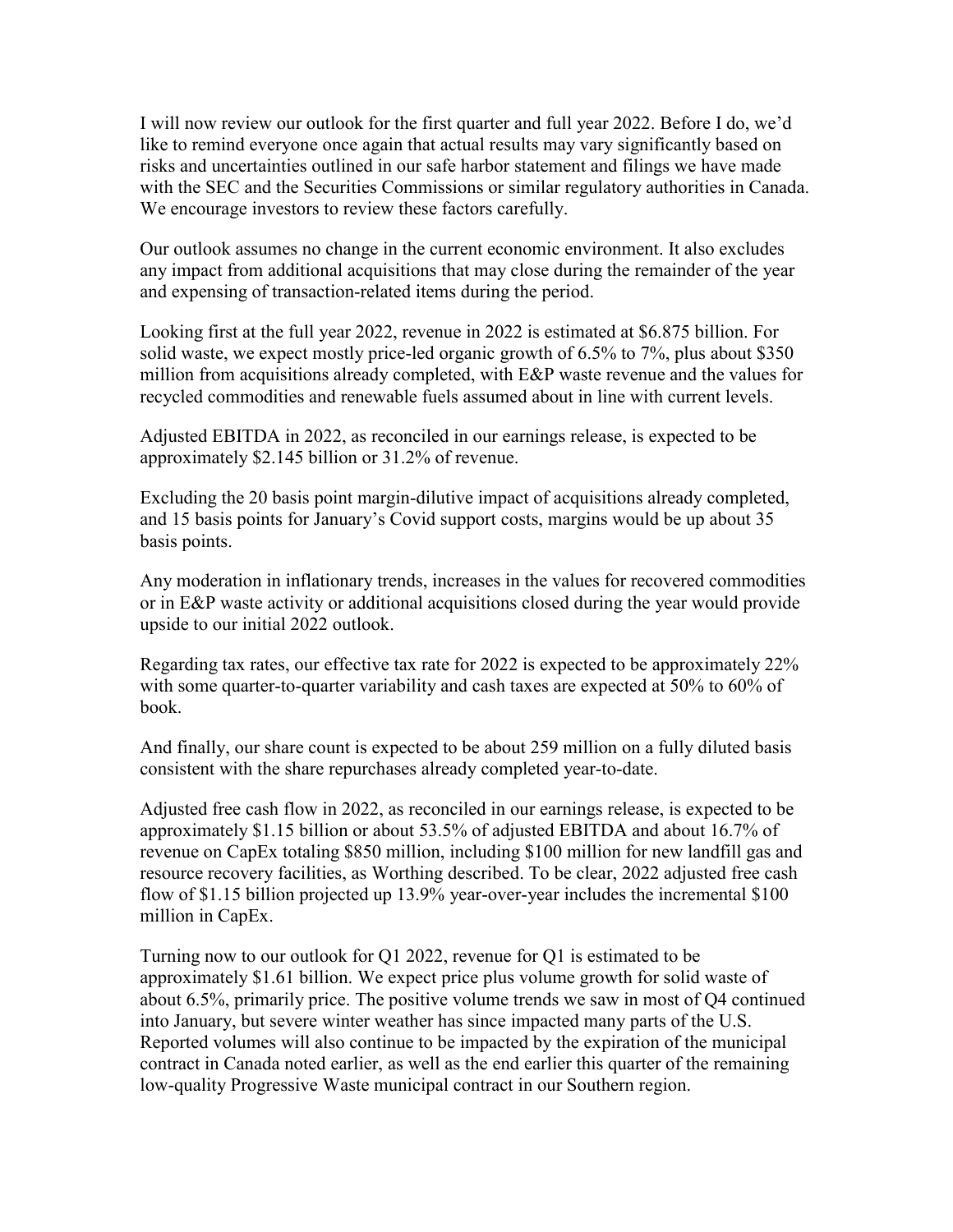We have mentioned looking forward to the end of these lingering poor-quality contracts since completing the Progressive Waste acquisition in 2016. In the aggregate, they account for revenues of about \$50 million or about 80 basis points of volume. We are happily redeploying assets from both of these expired contracts for better returns.

E&P waste revenue and recovered commodity values are expected to remain in line with current levels.

Adjusted EBITDA in Q1 is estimated to be approximately \$495 million or 30.7% of revenue, down 30 basis points year-over-year.

Excluding 30 basis points margin dilutive impact from acquisitions already completed, and 60 basis points impact from January's Covid support, margins would be up about 60 basis points in the quarter.

Depreciation and amortization for the first quarter is estimated to be about 13.4% of revenue, including amortization of intangibles of about \$37 million or \$0.11 per diluted share, net of tax.

Interest expense net of interest income is estimated at approximately \$40 million.

And now, let me turn the call back over to Worthing for some final remarks before Q&A.

Worthing Jackman: Terrific, thank you, Mary Anne. We define intentional to mean a sustained commitment to being deliberate and purposeful in everything we do to achieve desired, predictable and differentiated results. The strength and consistency of our results reflect the durability of our market model and the benefits of an intentional culture focused on employees and value creation.

Put simply, we have a playbook that has served us well, whether at revenues of \$30 million or now approaching \$7 billion, providing the visibility to deliver on our commitments. We recognized at the onset of the pandemic that the challenges of this period could create opportunities for differentiation in terms of culture, strategy and value creation.

Looking back at the past 2 years, we couldn't be prouder of our teams and their accomplishments, driving outsized financial performance and operational excellence, while adhering to the values that have set Waste Connections apart since the company's inception. As we enter our 25th anniversary year in 2022, we look forward to more opportunities to be back together, to celebrate the successes that have driven a track record of growth and value creation and to further accelerate our speed of execution.

Moreover, we are looking ahead as we position ourselves for revenue of \$10 billion and more.

We appreciate your time today. I will now turn this call over to the operator to open up the lines for your questions. Operator?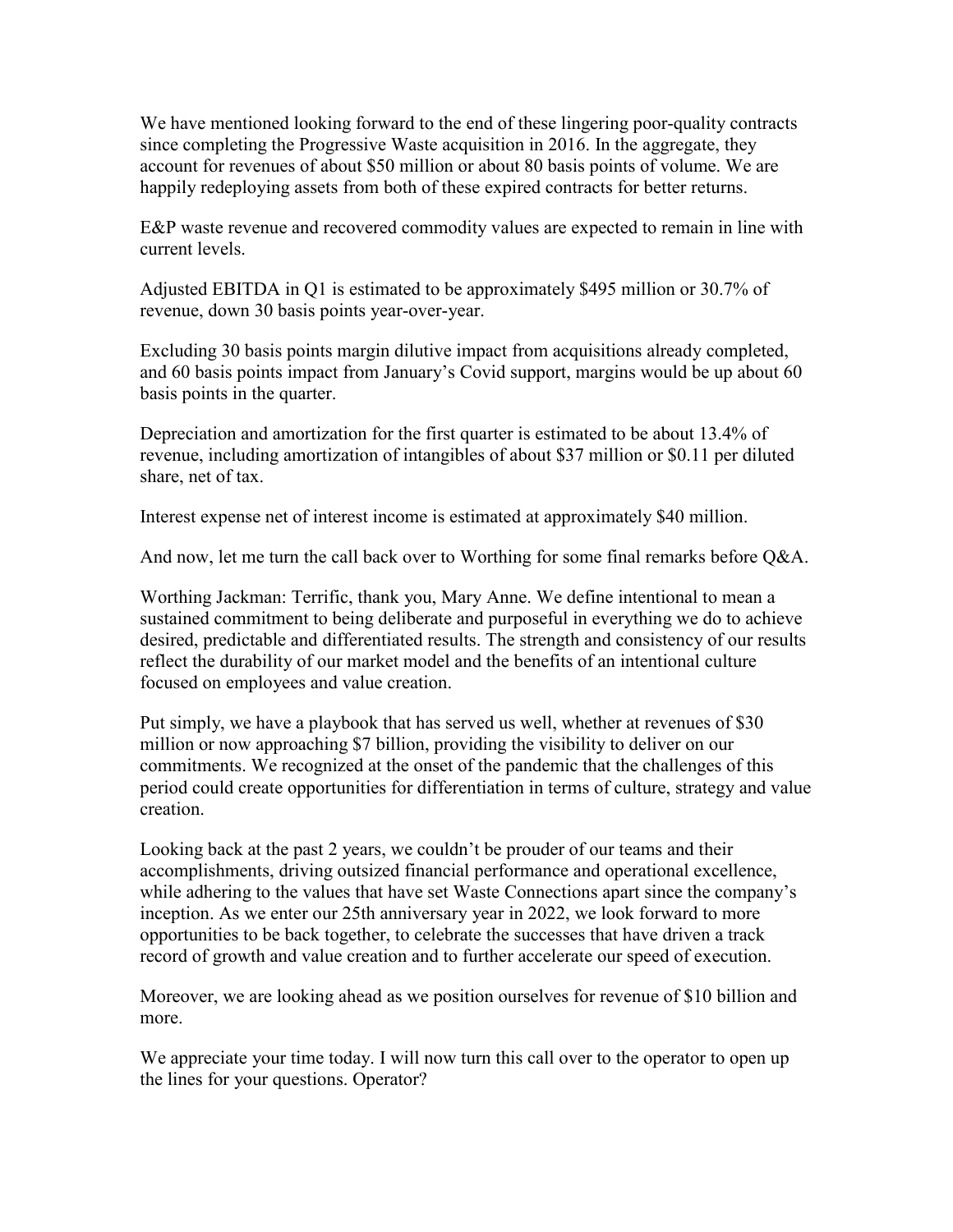## **Questions and Answers**

Operator: Thank you. (Operator Instructions). Walter Spracklin with RBC Capital Markets.

Walter Spracklin: So my first question, I guess, is on capital deployment. And certainly, when large companies get a lot of cash, a lot of investors have some concerns about strategic drift and so on. And when you look at your opportunity set going forward, whether it's RNG, whether it's acquisitions or other growth opportunities, how do you prioritize? And is there any risk that as you get bigger, you start to have less and less opportunities in your core markets, and start to look at projects that perhaps are outside of solid waste? Can you perhaps, Worthing, talk a little bit about where those priorities are and where you see that opportunity set, or is that still far off in the distance?

Worthing Jackman: Yes, as I tried to wrap up my comments today, our priorities remain to maintain a playbook that we know has driven our success. And that is capitalizing on opportunities in solid waste. As you know, the opportunity basket is quite large. We focus on a subset of the opportunity basket, some \$3.5 billion to \$4 billion of revenue that fits our market model. That's a fraction of the total available or addressable market when it comes to that. I was pretty clear in October with my thoughts on moving away from solid waste to other, quote, "environmental solutions" or services-type businesses. I'll stand by those comments back in October, so it's not something we look at with regards to a drift.

When it comes to capital deployment, I think our view has always been we have an allof-the-above approach. As I said also, it's not about trade-offs. Look, when you think about acquisitions, sellers drive most of the timing in the transactions we do, whether it be last year early on and people concerned about changing tax rates. That was a big impetus for a while as the year moved on, and we got more clarity on that.

Frankly, owner exhaustion in trying to run a business in a pandemic world, in a laborconstrained environment, in an inflationary environment, etc., it takes a different focus to succeed in this. And so that seems to be driving a lot of the transactions that we're looking at right now. And so again, sellers drive most of the opportunities and the timing around that. We're ready to take advantage of that and capitalize on that.

Again, the resource recovery projects, we look at it, and these are years in development. The ones we're finally breaking ground on today have been years on the drawing board. And the timing of those really is nothing more than now the expansions that landfills might have been done, or the permitting is in place, or the pipelines are now available, etc. So there is a host of things that drive the timing. That's why we look at it and say, over the next 10 to 15 years, we can see a pipeline of projects.

But as we look at it, it's not like we're going to own all of them. As we said before, 2/3,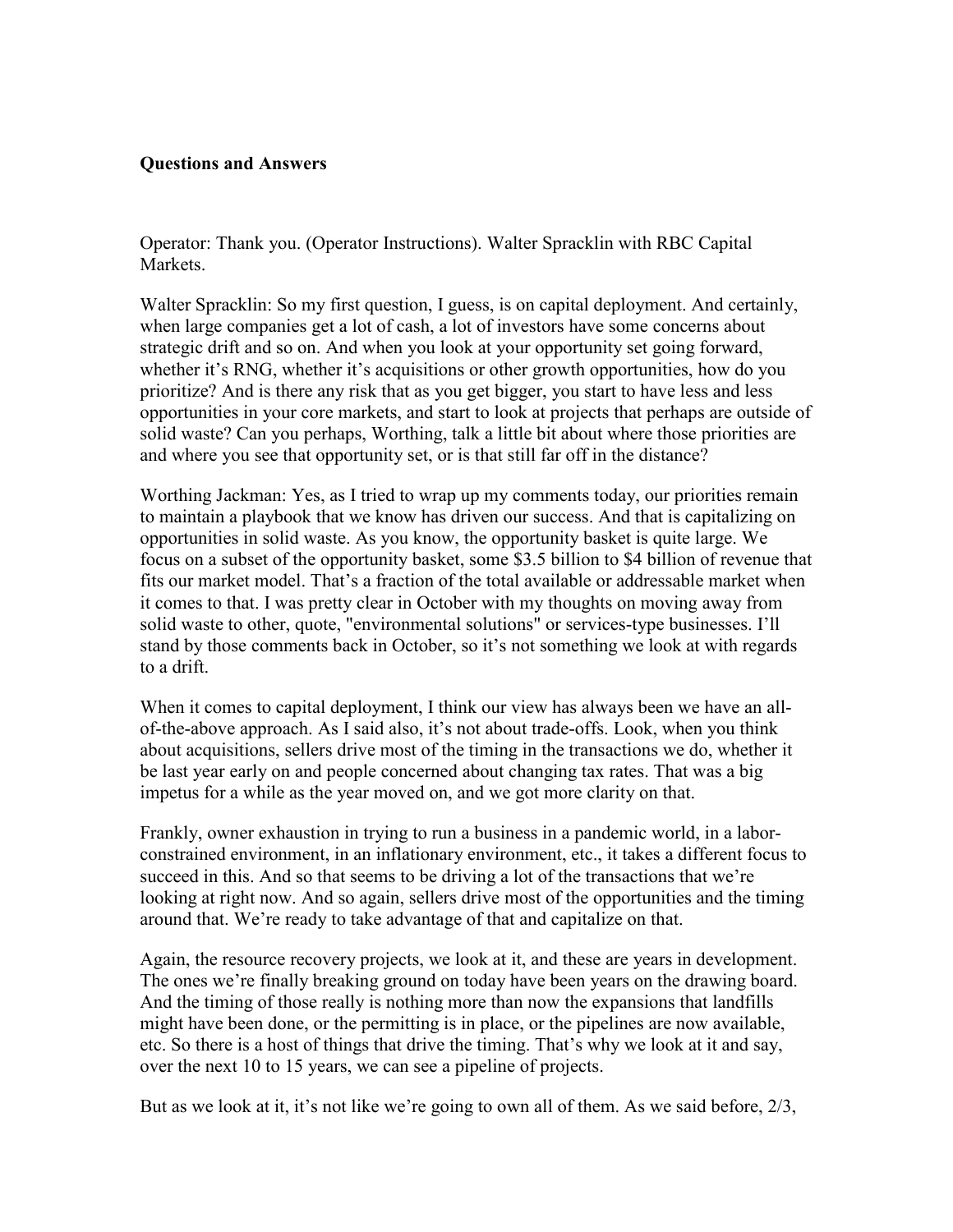as we see it, already involve third parties in this planning and development. And frankly, in many cases, it's because the landfill rights are already under some contractual obligation that we're now talking to them about tearing up existing contracts and kind of redoing things for the benefit of both parties. And so we don't see a large amount of capital being deployed on the landfill gas side because as I said, it's only a third of the projects or less that we will own.

And frankly, if you look back at these 2 projects and look at some press releases that have been out there the past 2 months, there are 2 other projects that we're doing a partnership with third parties that have been there in 2 of our landfills. And so theoretically, out of the 4 that we're doing right now, 2 are owned. So in other words, that's not consuming so much capital that there is a trade-off of that or something else.

Acquisitions are always more accretive than buying back our stock. Obviously, the market episodically provides opportunities to buy back our stock, but we clearly understand that deploying capital and acquisitions is accretive to value creation. And doing the smaller transactions provide a lower risk profile and a lot better return per capital dollar deployed than doing larger public to public type transactions.

And so what's made us successful, as I said the last 25 years, will continue to be our playbook going forward. And we talked about a pathway to \$10 billion or more in revenue, and we will execute the playbook to that.

Walter Spracklin: That's fantastic and certainly a prioritization that's consistent with I think what investors are looking for.

Now, the second -- my follow-up question here is really on if we look out a number of years, I guess firstly, you did \$1 billion in acquisitions; that's certainly well above what you kind of trended in prior years. How many more billion-dollar years are there? And when we're past that, whenever that might be, can you give us a peek into what your return of capital strategy will be, once you get of a size that acquisitions simply won't be able to -- won't be enough out there? How would you look at return of capital to shareholders?

Worthing Jackman: Sure. We've been consistent in saying this for probably a decade now, as we continue to grow the business because it's not about chasing a growth rate. What we look at is, on a risk return basis, the lowest risk path to a double-digit free cash flow per share growth. And we have said all along, as we get bigger, our expectation has always been that shrinking the denominator and the share count becomes a component of that pathway to double-digit, not just increasing the numerator.

It's just the fact this happened over the past 6, 7, or more years, the top line growth from acquisitions has driven a numerator growth that has allowed lower mid-teens free cash flow per share CAGR. Our belief has always been that at some point in time, we transition to the organic side, providing 7%, 8%, 9% of that pathway to top line growth, acquisitions, topping that off by 1 or 2 percentage points; and then a repurchase of 1% to 2% of our stock providing another couple of points to that growth.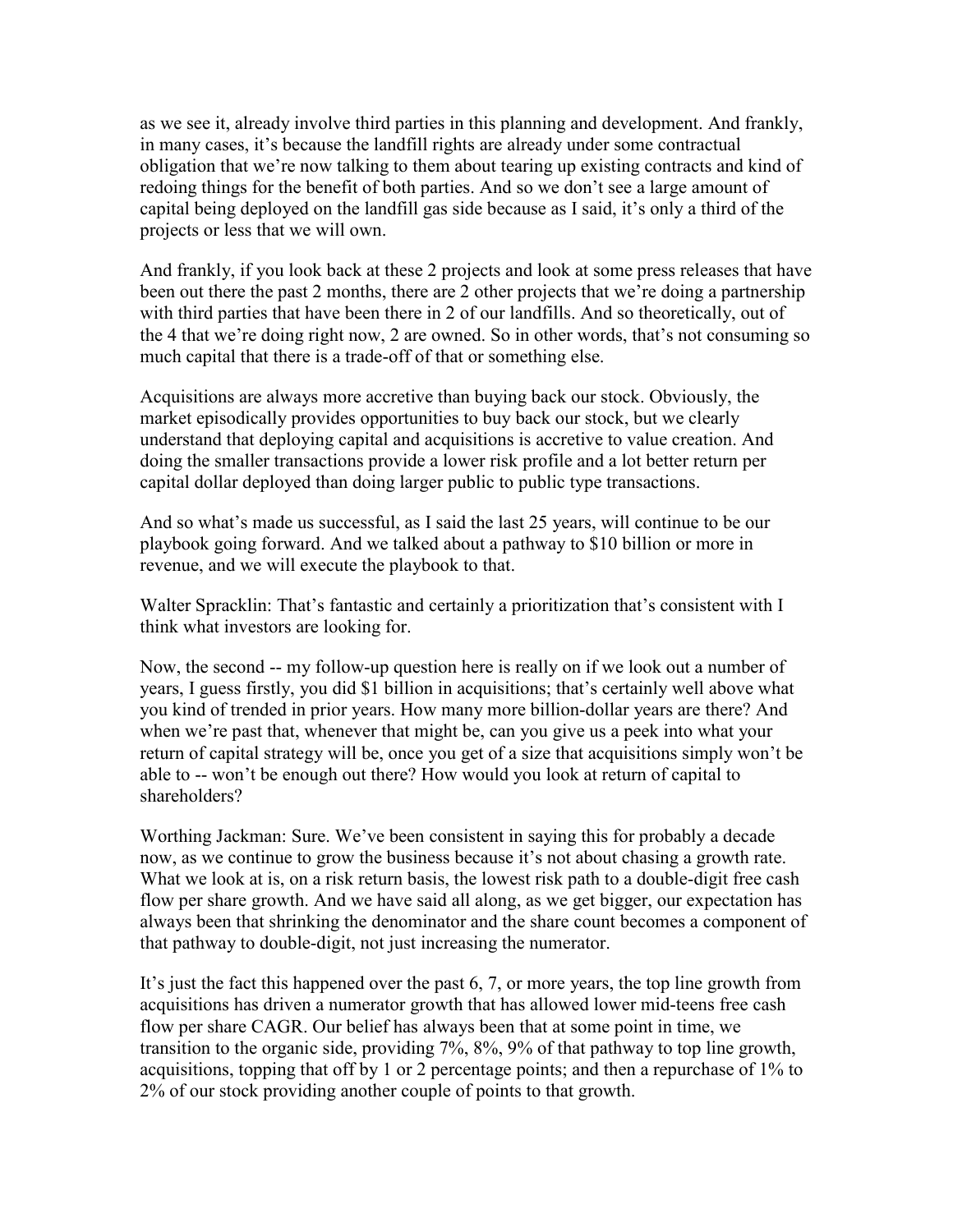So the pathway to get to the double-digit sustained free cash flow per share growth can change over time. Frankly, if organic growth continues to drive more of it over time, it's a much lower CapEx deployment for that attainment.

Walter Spracklin: Makes a lot of sense. Appreciate the time. As always, congrats on the great quarter. Thanks, Worthing.

Operator: Hamzah Mazari with Jefferies.

Hamzah Mazari: My question is just around just operating leverage. I know you guided that to 20 bps. But maybe you could just talk about with price-led organic growth of 7%, how does that sort of break out between open market and franchise? And then just what's your assumption on cost inflation in that guide of kind of 20 bps [op] leverage?

Worthing Jackman: Sure, I'll start and hand it off to Mary Anne. Good question, Hamzah. So I know it's atypical for folks to run models in an inflationary environment because it's new to many. But if you think -- as we look at it right here, assuming a 6% overall cost inflation, it takes 4.5% of price just to overcome down on a dollar basis, right? And if that's all we did, that's about 80 basis points dilutive.

So the fact is, is that to drive 20 basis points on a reported basis of expansion ex acquisitions, it's really 100-basis point margin expansion, because first thing we do is by going to 6.5% or more, is we're overcoming the 80-basis point dilution that just inflationary results in and then some, because we're driving a 6.5% to 7% price.

And so it's the optics. I know why the optics, you say. Well, why is it just 20 in such a strong pricing environment? The fact is it's 100-basis point margin expansion over the impact of inflation through reported numbers.

And Mary Anne, that breaks down -- .

Mary Anne Whitney: Sure, sure. So again, when you think about that 6.5% maybe plus on price, the way it breaks down in our exclusive markets, that's around 4%, and in the competitive markets that's 6% to 8%; so 50 to 100 basis points higher on both sides in terms of what's driving the difference between 5% last year and 6.5% this year.

And as Worthing said, we think of that as addressing the inflationary environment we're currently in. So exactly how you define that, whether you call that 5.5%, 6% that type of inflation, that's what we're seeing around us, and that's what we are addressing.

As you'll recall, Hamzah, back in October, we talked about thinking maybe 5.5%, 6%, and we said we were comfortable at the high end of the range. We've stepped that up to 6.5%, and as Worthing mentioned in his remarks, maybe higher than that, maybe ultimately at 7% because what we're doing is addressing the environment we're in. And we think that's the right way to be proactive from a pricing standpoint.

Worthing Jackman: Again, the importance of understanding the need to get the 80 basis points back and then some on the margin side, is inflation is not just in the P&L.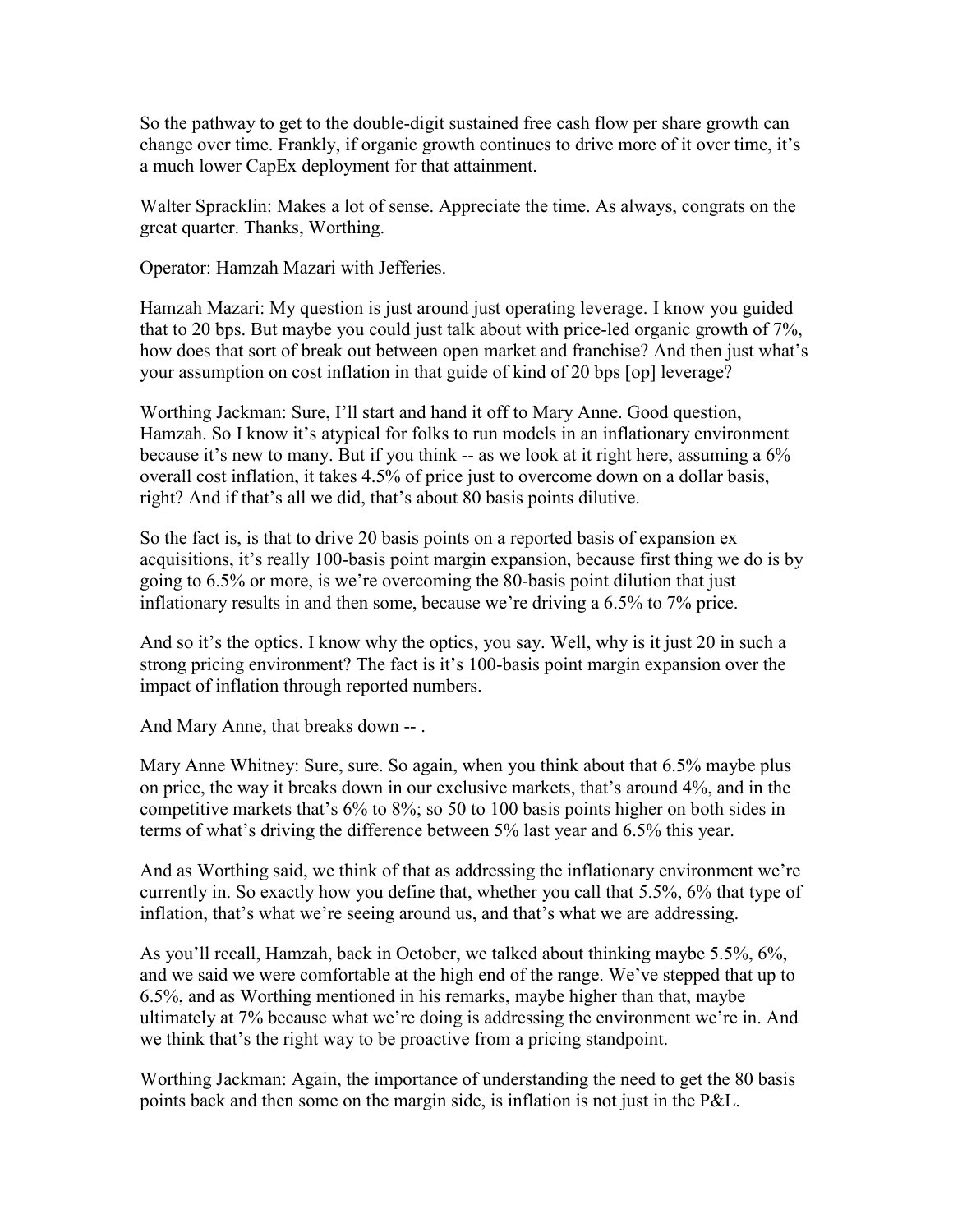Inflation's on capital as well, right, in the CapEx. And we're seeing increases, as you might imagine, on fleet construction and other outlays. So you not only have to cover it through what's been impacting your P&L, but what's impacting your CapEx as well because that's how we maintain the very high conversion rate of EBITDA to free cash flow.

Hamzah Mazari: Very helpful. My second question, and I'll turn it over, is just at what point does your leverage get too low where I guess your leverage is 2.4x net? It feels like the acquisition environment, as you pointed out, could be as good as 2021. That's going to add a lot more EBITDA.

If you're sitting below 2x -- I'm not saying you're going to sit below 2 next year, but at some point, if you're below 2, do you do a special dividend? Do you just buy back more stock? At what point do you just say that the balance sheet is too under-levered?

Worthing Jackman: Well, I think if you look at the -- good question. If you look at the outlays this year, if this year looks like last year, we will exit the year closer to 3x level, right, because between the \$1 billion outlay and acquisitions, if that occurs, the outlay you've already seen on share repurchases of [425] and we're just early in the year, right? And so we expect to exit the year closer to 3. That gives us all the flexibility, again, looking forward to continue the growth model and return to capital. Well, Hamzah, it's hard to imagine that we would ever get below 2x given the way we're running the business.

Mary Anne Whitney: Right. And to Worthing's earlier comments about capital deployment, again, we've tried to be consistent to remind people that look back to pre-Progressive, we were buying back 3% to 4% of shares. And so there is certainly optionality to increase the return of capital to shareholders in that environment.

Hamzah Mazari: Got it. Thank you so much.

Operator: Tyler Brown with Raymond James.

Tyler Brown: Mary Anne, just real quick, do you specifically have what E&P and fuel, the impact there on margins? It sounded like there was a lot in that 90 basis points of commodity and other stuff in there that you talked about?

Mary Anne Whitney: So looking ahead, it's a nominal tailwind. If you think about where we are this year versus where we averaged last year, kind of the tailwinds from recycling, RINs and E&P net of fuel, maybe that's 20 basis points of tailwind net as we move ahead, so a small nominal benefit in 2022.

Worthing Jackman: Yes, Tyler, we derisked fuel somewhat more late last year when you saw that massive dislocation in crude for that brief period of time in December.

Tyler Brown: Okay. Okay. That's helpful. And then I appreciate the Q1 guidance, very helpful. And maybe, Worthing, you kind of already addressed this, but how should we think about the cadence of margins through the year? It sounded like you guys might be a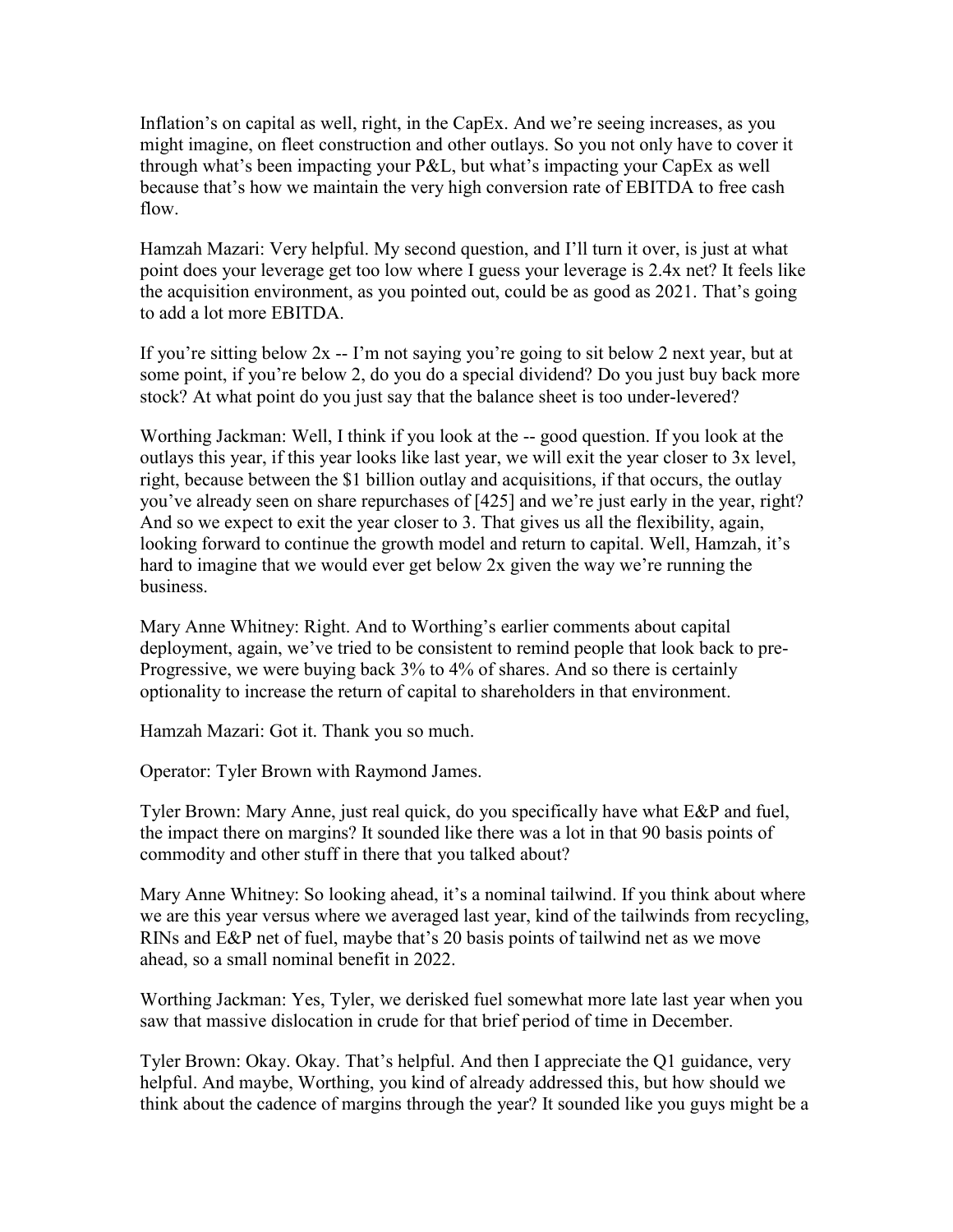little bit more consistent versus more back-end loaded?

Mary Anne Whitney: That's right. I think that's a great observation, and we recognize that there are some -- there's certainly some puts and takes. But as we think about guiding the full year up 20 basis points ex acquisitions, and then telling you, well, look, it's up 30 basis points in Q1, that tells you that it's going to be pretty similar as we move through the year. It's really not a bet on something changing in the back half of the year.

We acknowledge that there is a little more benefit from recycling RINs, etc., earlier in the year, but we told you about Covid costs. So I'd say that the sort of puts and takes have been dissipated as you move through the year, and there is less of that noise. And the year-over-year margin activity therefore, becomes far more consistent as you move through the year quarter by quarter.

Worthing Jackman: Yes, I think it's consistent in 2022 because it was consistent in 2021.

Tyler Brown: Okay, right. So there is not an assumption that things -- inflation gets significantly easier in the back half in the guidance?

Worthing Jackman: Right.

Mary Anne Whitney: That's --

Worthing Jackman: And nor is there entering the year with a big year-over-year decline that makes that back-end assumption a taller mountain.

Tyler Brown: Okay. Okay. And then on the sustainability-linked CapEx, I realize that there is a good pipeline of RNG projects, but can you talk about the 2 [MRFs]? I guess is there a tail opportunity there, or were these just kind of advantageous opportunities to internalize some third-party commodity volumes, just any thoughts there?

Mary Anne Whitney: Yes, that's the way to think about it, Tyler. As we've described in our sustainability objectives that we'd increase our recycling capacity, we've talked about the fact that there would be these greenfield opportunities. So these are 2 markets where we already have the recyclables, we're collecting them and we were utilizing a thirdparty facility. So what this does for us, of course, is it internalizes those tons, it derisks the processing fee aspect of it. And it also provides an opportunity to put the new technology into a new facility, the use of robotics or optical sort of less reliance on labor.

So really a win-win in terms of the timing and the opportunity there. Those are somewhat unique opportunities. We will certainly look for others, but that's the way to think about that opportunity set.

Tyler Brown: Okay, great.

Worthing Jackman: Once we do those projects, we're mostly optimized throughout our footprint with regard to recycling facilities.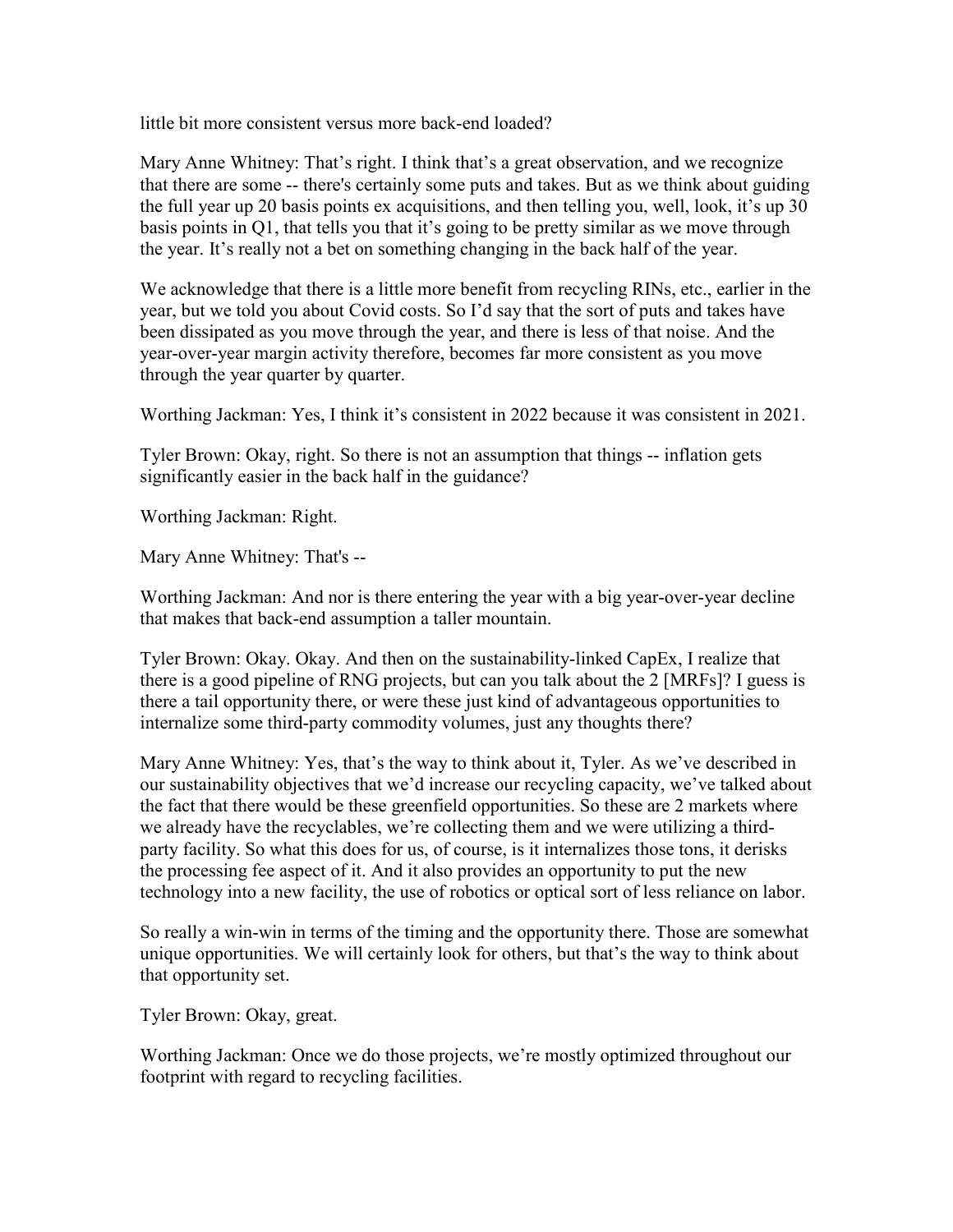Tyler Brown: Okay. Okay. That's very helpful. Okay, thanks. I will pass it on. Thanks.

Operator: Jerry Revich with Goldman Sachs.

Jerry Revich: Mary Anne, can we just talk about the first quarter guidance a bit more? So you folks are going to get good core price contribution probably closer to 7 points in the first quarter. And so I just want to make sure I understand the volume comments that you made because it looks like maybe the volume contemplates flat to down organic volume? Is that the impact of the winter weather that you referred to? Can you just expand on that, or is there just enough moving pieces in the guide to give us room to execute in this environment?

Mary Anne Whitney: Sure. We will start, first off, we sort of like to guide to what we know, and leave upside for things outside of our control. And we put volume in that category, particularly during the winter. So with that observation, I'd then call out the fact that we have baked in these contracts that went away. And so if you think about our full year guidance, maybe whether it's half a point of volume, add to that the 80 basis points for these contracts that went away, and you're in what we would characterize as a more normalized, call it, 1.5% type of volume environment. And I'd say the first quarter is the same way with that caveat around winter weather and just arguably, rather waiting to see until that comes.

Now what I would say is if I look at trends in January, it is encouraging to see that the same kind of positive sort of low-single-digit type of numbers coming out of our landfills and our roll-off (inaudible), which those are good real-time indicators of what we're seeing out there and could be indicative of the kind of volumes we will report.

Jerry Revich: Terrific. And then in terms of the recycling opportunities for you folks, can you just remind us of what proportion of your collections business is recycling today? And of that, what proportion do you dispose to third-party facilities? Are you folks optimistic on acquisition opportunities in areas that don't require greenfields, as you alluded to, Worthing? Is there an opportunity for accelerated M&A in parts of the footprint where you disposed the third parties?

Worthing Jackman: Yes, again, as I said earlier, these last 2 facilities optimize our recycling position and our current footprint. The majority of our tons in our facilities come off our trucks. And so to Mary Anne's point about reducing our reliance or risk exposure to third parties, this buttons that up. Obviously, acquisitions that bring us into new markets create new opportunities.

You've seen transaction we did in Massachusetts last year, that is more of a resource recovery market. But those acquisitions are coming with their own resource recovery facilities. Obviously, as we do more tuck-ins in those markets, we will be able to bring more volumes into those facilities to the extent we're not already getting those. But once you've got your footprint down, after that, it's minor investments with regards to robotics and additional sorters to again reduce our reliance on labor, as well as increase the quality of the output and therefore, the price of the commodities.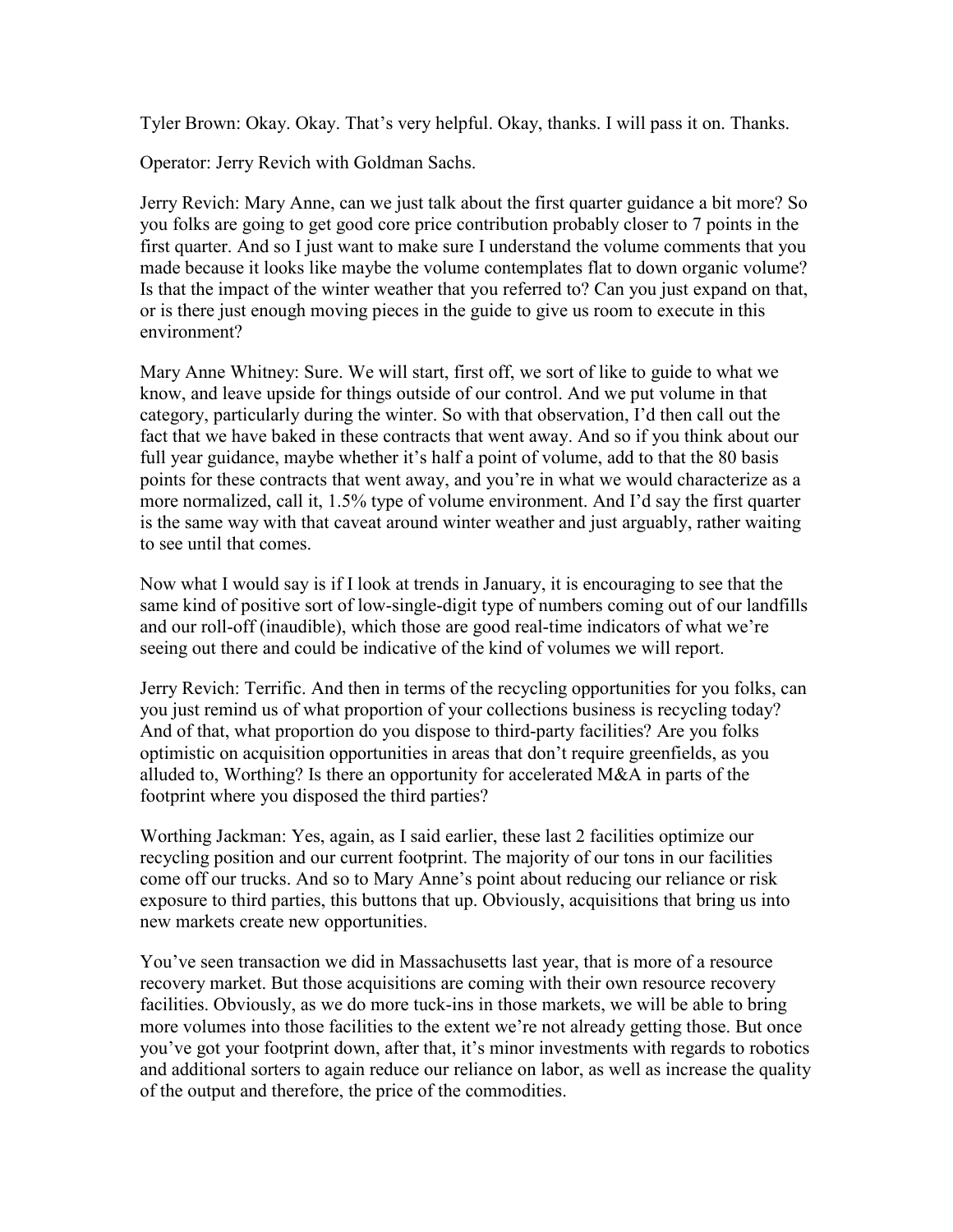Jerry Revich: Got it. Thanks.

Operator: Kevin Chiang with CIBC.

Kevin Chiang: Worthing, I just want to clarify something you mentioned in your prepared remarks. I think you said a lot of your safety metrics, and I think you said your cost of risk was lower year-over-year or trending lower? And I guess when I think of an environment where labor has been tight, so you have more new employees, you also made a lot of acquisitions, and typically, safety is one of the places you find synergies. Just wondering maybe what's driving this better safety performance maybe relative to those like perceived headwinds at least on my part?

Worthing Jackman: Well, again, I think that's a longer story. We've always talked about our behavioral-based approach to safety where every person is accountable. This is not a safety department's responsibility in this company. And so we reinforce those behaviors, we coach behaviors. And we hold ourselves accountable for continuous improvement. Put simply, you are right when you point out that acquisitions do typically come along at higher incident rates, that's opportunity. It's opportunities, not just financially, but most importantly for the health of our employees and the safety within our communities. That's of paramount importance.

It's not uncommon for acquisitions to come to us with incident rates at 4x to 8x our average. And when we see that, we look at our most improved performers year-over-year. In this past year, our most improved performer was a recent acquisition in the prior year, and they were down, what, some 65% or 70% in incident rates in year one, so it's possible. It's just it's about culture, it's about relationships, it's about accountability and it's about owning it.

Kevin Chiang: Okay. That's helpful. Just for my second question, maybe going back to something Walter had asked, I think you have talked about this pipeline of opportunities or subset of opportunities kind of \$3.5 billion to \$4 billion. I think that's been pretty consistent for a number of years now. But it does feel like the underlying solid waste industry has gotten more rational. I think the industry seems to be stronger.

Just wondering, does that not play a role in what goes into that pipeline? Like are there markets that 5 years ago, weren't attractive because of the way the overall solid waste market was positioned versus here in 2022?

Worthing Jackman: Well, it's not that they weren't attractive; it's that the proper way to enter it wasn't available at the time. And so as we move through, like you've seen us do in many new markets these past several years, those new market entries are the beachhead for us to continue our model, right? And so just because we are not in a market today, it doesn't mean we may not be in a market in the future. We are just waiting for that right entry point to be available.

And so that's why the addressable market really hasn't changed too much because while we are very active in what we are executing on, we are actually replacing what we are closing with the opportunities that we now have in those new markets.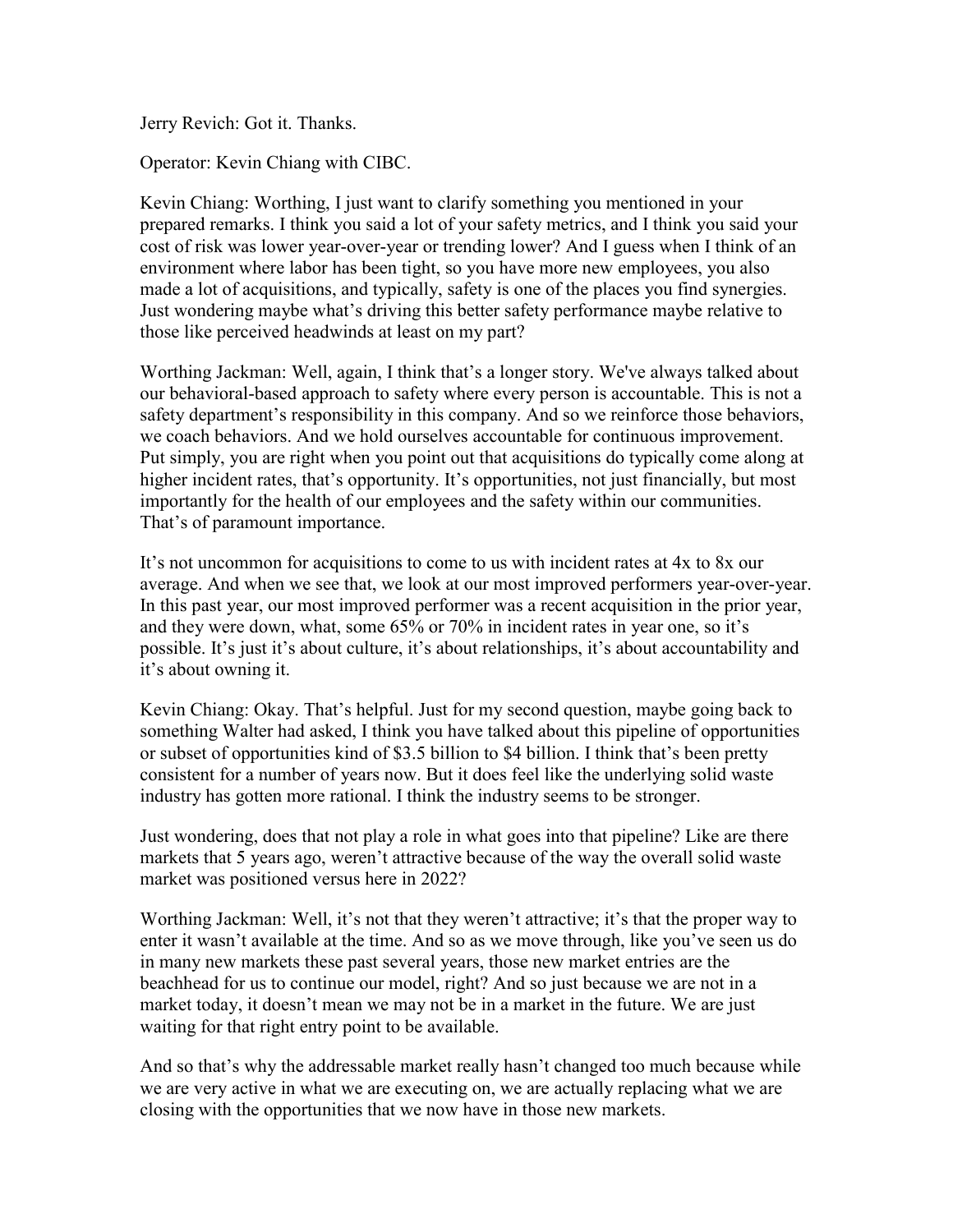Kevin Chiang: Okay. That makes a lot of sense. Congrats on a good quarter. Thank you very much.

Operator: Sean Eastman with KeyBanc Capital Markets.

Sean Eastman: Nice strong finish to the year. I just wanted to come back to the CapEx. So it's helpful to call out exactly what's in there for the sustainability investments. If you pull that out, underlying 11% as a percent of revenue, how do we think about the goforward? We got a big pipeline of sustainability-linked investment opportunities. Does that \$100 million ramp into next year? And then is that 11% underlying sort of the right way to think about the next couple of years as well? Just some color on the trajectory of those two pieces would be great.

Mary Anne Whitney: Sure. So first, with respect to your question about the pipeline of projects, the way to think about it is for those 4 discrete projects that we called out that are unique, as Worthing said, those are 2 unique recycling facilities; and 2 of the few RNG facilities that we plan to own are included there. So for next year, in addition to the \$100 million we are spending this year, there will be another about \$50 million would finish those 4 projects. Beyond that, we are not talking about layering in more as you look ahead. So that's one aspect of the answer.

The second would be with respect to what has arguably been some outsized CapEx, we thought that was prudent in 2021 to make sure that we were positioning ourselves given supply chain constraints and any concerns about deliveries, to make sure we were positioned to get it. And we talked about that all last year and coming into this year, we felt the same way. And so we have positioned ourselves again and those are the numbers we have communicated.

As we look further down the road, we would say, think more about a more normalized CapEx as a percentage of revenue back at that 10.5% type of range that you have historically seen us in.

Sean Eastman: Okay, very helpful. And then I wanted to ask about the E&P upside optionality. It's hard to ignore the leading indicators, which are looking very encouraging, probably prudent to leave that as upside. But is there any other reason other than just prudent conservatism to think that E&P won't have some potentially meaningful uplifts over the course of 2022?

Mary Anne Whitney: Sure. And we don't disagree, Sean, that certainly the fundamentals would suggest that there is an opportunity there. And what we typically would say is, look, let's get into the Spring because that's when we have better visibility because that's when the drillers have better visibility and are communicating that to us.

The one additional element I would say is that the realities of labor constraints are impacting the drillers as well. And so even though you see rig movement, it doesn't mean that the waste is generated as quickly as it might otherwise be because people may not be moving as quickly. And so that would be a limiting factor in the near-term.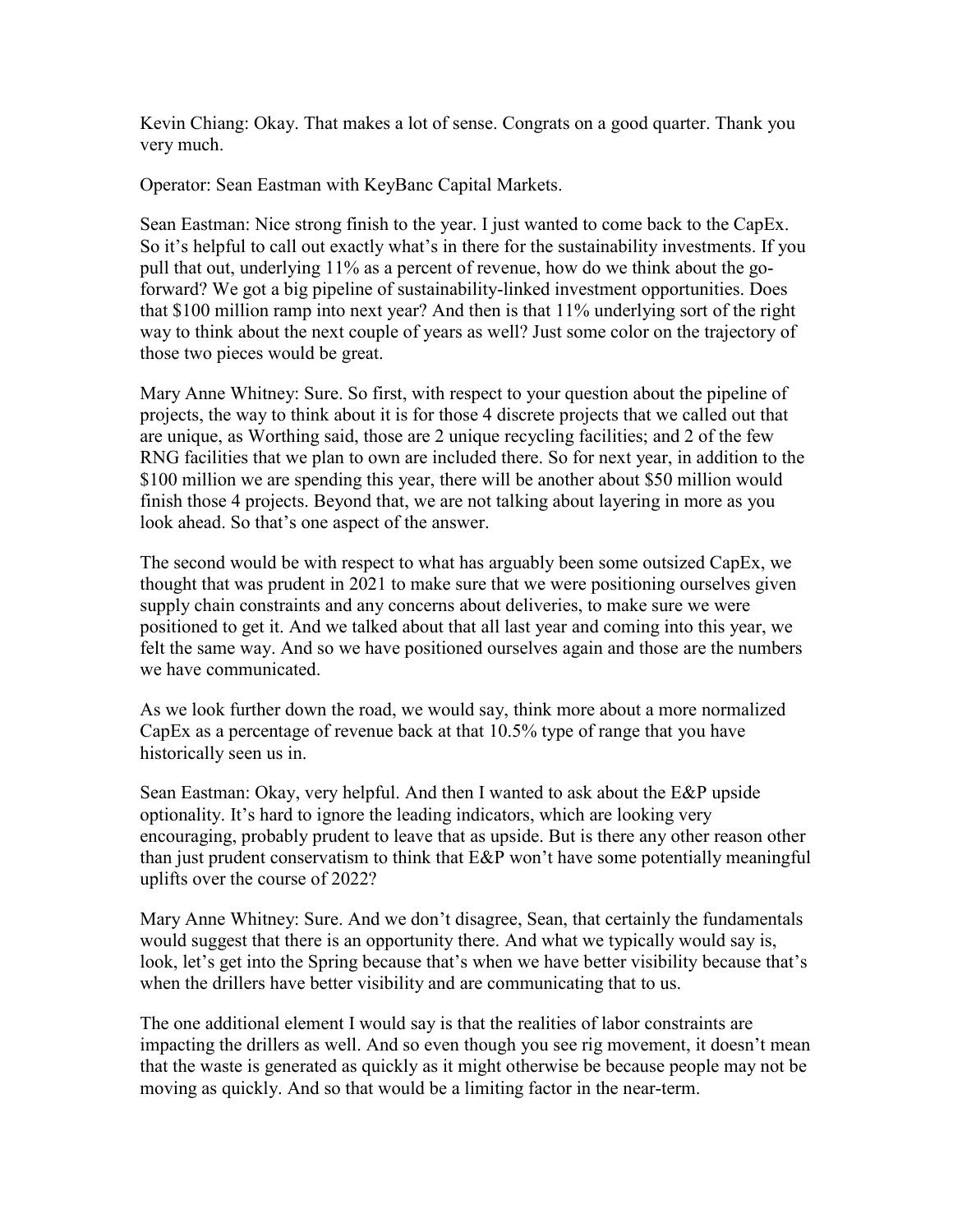But we agree with your characterization of the opportunity as we move through 2022. And as you'll recall, we typically guide to what we see. And so that's why the guidance is what it is. But of course, we acknowledge there should be an opportunity as we move through the year.

Sean Eastman: Understood. Thanks very much.

Operator: (Operator Instructions). Noah Kaye with Oppenheimer.

Noah Kaye: My first one is about investments at the landfill and specifically, around leachate management. It seems like we are circling a date for PFAS regulations to potentially come down the pike in maybe mid-next year. And if and when that happens, it just seems like it's going to take a huge toll on private and public water treatment infrastructure, wastewater treatment infrastructure. So to what extent are you addressing that proactively with some of your investments? Do you think the industry is ready to handle the incremental expenses of leachate disposal? And what might the implications be for landfill pricing?

Worthing Jackman: Well, I can just say I know what we are doing because we have been focusing on derisking our exposure to third-party treatment providers for many years now, plus making R&D investments into how to address PFAS or H2S emissions at landfills. And so we like the position we are in right now. Clearly, we are investing whether it be in thermal treatment, or whether it would be in leachate wastewater treatment onsite and those efforts continue. We monitor our progress in what percent we are handling onsite versus third-parties.

Look, you've got to remember that landfills are the regulated capsule to contain PFAS, and so this is an opportunity for us and how we treat this less of a risk. But you are right to point out that the wastewater treatment plants, that's where there is a much bigger focus and it is a bigger, more complicated issue for utilities.

Noah Kaye: Okay. Thanks. And the second one is just around the subjects of labor and automation. Clearly, this is a people-first business; you continue to invest in your frontline employees. Obviously, some industry players have been talking about automation as a lever to really optimize operations and potentially even drive natural attrition in the labor force. And would just love your perspective on that. To what extent do you see automation as a further tool for optimizing your labor costs? Where are you investing? And how would you frame it from the way Waste Connections is approaching it?

Worthing Jackman: Sure. Look, it's just called running a good business. We don't talk about what might happen and therefore, you have expectations and kind of look to the future for something that may or may not be delivered upon. Look, our view is, as you know, we have already been proactive on robotics to reduce the labor headcounts at recycling facilities, those investments will continue. You've got to remember as good things happen, there is always puts and takes, right, in every P&L and market-by-market. And so I don't view this as a layer takeable, taking thousands of employees out, and re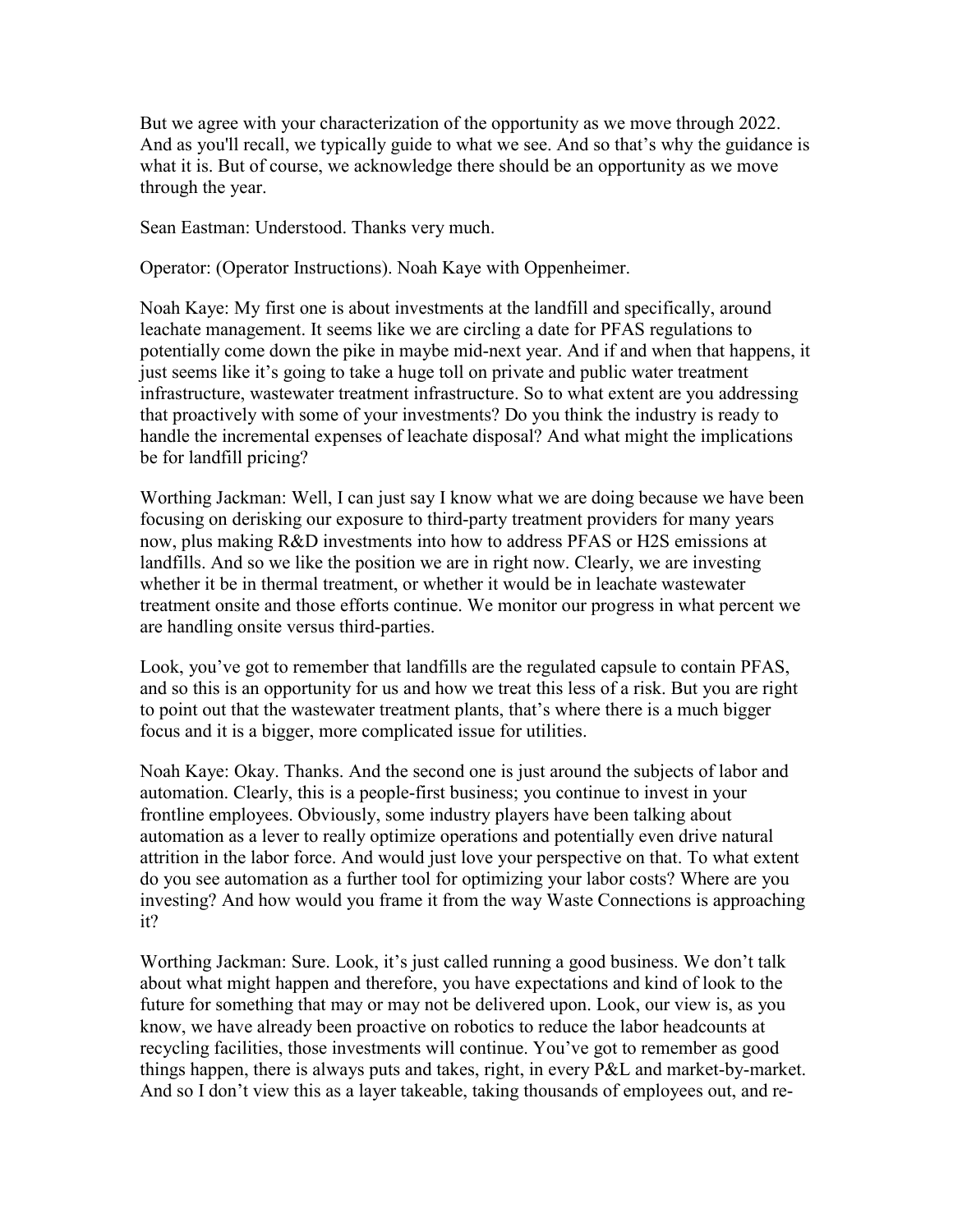presenting ourselves in a whole different view. The reality is you chip away and you run a better operation. You try to reduce your reliance on labor in a tough environment. But I wouldn't hang out hope for something that may sound good, but may be more difficult to deliver upon.

Noah Kaye: Thanks very much as always.

Operator: Michael Hoffman with Stifel.

Michael Hoffman: Congratulations on 25 years, it's been a pretty cool run. I got a bunch of questions that are about the model, not in any particular order, rising rates in the business model. And it's not about is your interest expense going up or down. What do you think about rising rates as operating a garbage company and some of the issues, but the consequences of rates going up?

Mary Anne Whitney: Well, I would say from our perspective, since the majority of our debt is fixed, and our weighted average interest expense is around 3% even with a modest increase, but I don't think it moves the needle. And I think what you should expect is to the extent we take on more debt, we look for opportunities to fix more because we can still consider this an attractive environment in spite of the fact that rates are up. Perhaps for other people who have relied on the low cost of debt to be more aggressive with respect to acquisitions, or other decisions they have made, I think it would have a bigger impact. But again, that's not us.

Worthing Jackman: Yes, but away from interest expense, as you say, Michael, if the view is to increase interest rates to kind of dislocate this economy, and potentially have a recession on the horizon, this industry does very well in a recession. As we all know, it's a very resilient industry. In fact, a recession, if it dislocates the labor force, and increases our available pool of labor, makes us an easier business to operate.

And you look back over time, we performed quite well in recessions, whether it be the early 2000s, late 2000s, etc. It's an industry that does well, and for us, it's a market model that allows for that continued differentiation.

Michael Hoffman: Perfect. And then Mary Anne, I was writing numbers down so fast, you may have said it and I missed it. Did you give an interest expense for the full year? You gave it for the first quarter. But did you give interest expense for 2022?

Mary Anne Whitney: It's about \$160 million.

Michael Hoffman: \$160 million, okay, I missed that. And then I appreciate -- and you have been very clear, you are going to walk away from bad business, and therefore, don't freak out if volumes are negative or a zero. Can you give us the cadence of when I am seeing that because I think it feels like I am probably negative in the first half and positive in the second half. And the second half reflects what's actually happening in the market on a go-forward basis.

Mary Anne Whitney: Are you talking about with respect to the 2 contracts that went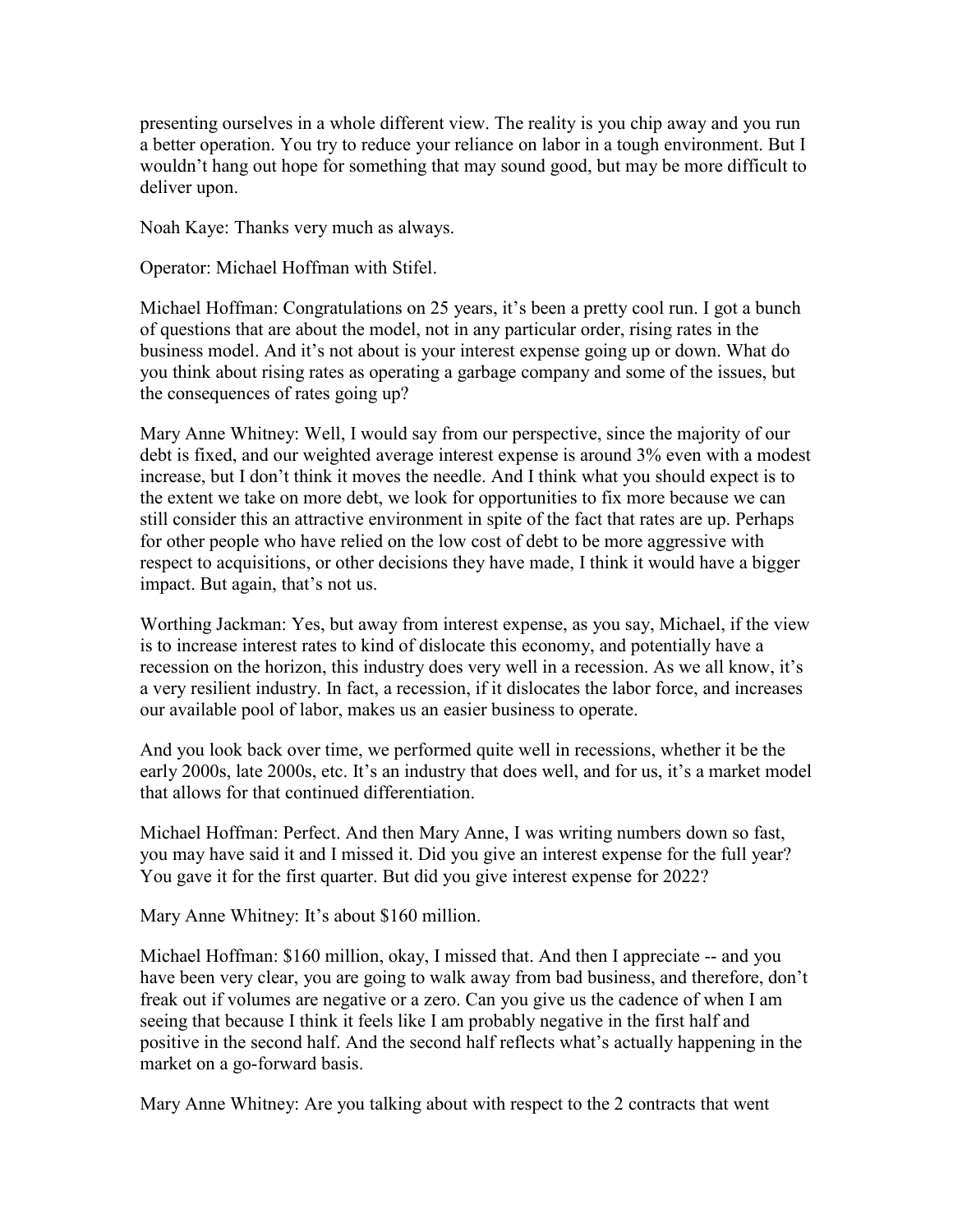away?

Michael Hoffman: Right.

Mary Anne Whitney: One went in Q4 and one in Q1. So it's pretty steady, a little bit lower in 1 and 4, higher in 2 and 3, 80 basis points across the 4 quarters.

Michael Hoffman: Okay. So being negative in 1 and negative to flat in 2, and then slightly positive to more positive is sort of the way to think about it?

Worthing Jackman: Or it could be positive in 1 and would have been more positive without the losses.

Michael Hoffman: Okay.

Worthing Jackman: No, but we think of this environment right now as kind of an underlying 1%-plus environment. And so then you factor out that 80 basis points, and it gives you a sense of what might be reported. Obviously, if we do better than 1%, that layers on top of that.

Michael Hoffman: Got it. And then you have shared your internal cost of inflation, which is predominantly a wage issue in addition to the capital issue. Where are you on open positions and sort of a trend in actually being able to fill positions?

Worthing Jackman: I would say it's just a wage and CapEx issue. First off, I would say the wages were very proactive last year, going all the way back to the first half of last year when we started picking those up, notably, just in anticipation of what was going to come the remainder of the year. And so we do start to anniversary some of those as we work through the first half of this year. But there are all sorts of pressures out there, whether it would be pressures around repair and maintenance, pressures around thirdparty trucking availability because they have the same wage and labor availability issues that we all do; yet the waste still has to move from the stations to the landfills, right?

And so there are many line items that pop, and our belief right now is the underlying is at least 6%. And as we move through the year, as Mary Anne said, if we think that pressure for the full year is going to be higher than that, you will see us step up, as I alluded to, maybe pricing approaches 7% because of that.

Michael Hoffman: Okay. And then open positions, are you finding that you are being able to find people now a little bit easier that you had the worst of it sort of in early 3Q, and it's gotten a little bit better, or is it still at the same high level of open positions?

Worthing Jackman: We are still running at that 5% or so of open positions and when you spread across so many operating locations, running in that 4% to 5% is not unexpected. I would say we were stressed, obviously, in many locations with Omicron. At some points of the time, over 1,000 employees were affected or impacted by that in some ways and those that were able to show up, there was extra pressure to get the work done, which is why we did the month of January.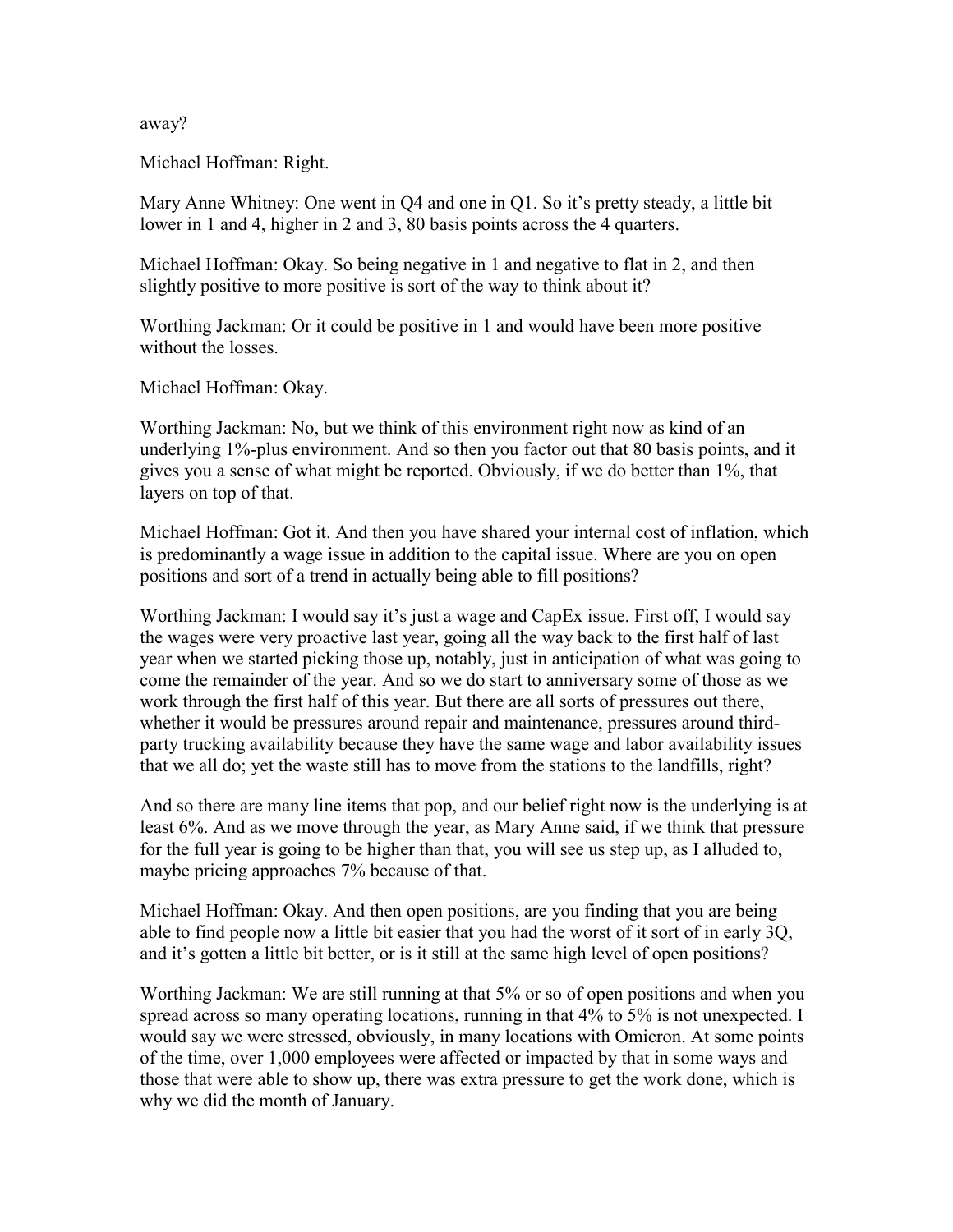I think the telling sign really is going to be is how do you get through the Spring because obviously, the Spring is where you start getting the pressures. And so right now, we like where we stand, but obviously, we would love to make some inroads in that and put some more seats in the trucks.

Michael Hoffman: Okay. And then this is down in the weeds a bit, but there is a change in the political party in the Seneca area where your landfill is, and you are trying to get a host fee, a community host fee agreement. Do you change your handicapping on that now, given what happened in November?

Worthing Jackman: Look, we don't control the outcome and so we will just let time play out and determine where that heads.

Michael Hoffman: Okay. And then last, did I hear you correctly, so you spent \$425 million on a share buyback in January and so that's like 3.25 million shares?

Worthing Jackman: That's right, and that's why we gave you a share count of, what, 2.59 million for the full year, [just as of today].

Mary Anne Whitney: That's right, yes, so (inaudible).

Michael Hoffman: Okay. All right. That's terrific to hear. Thank you very much.

Operator: Chris Murray with ATB Capital Markets.

Chris Murray: Just quick questions going back to the inflation question. So thinking about the fact that maybe there is a chance that we could see some moderation on some of the inflation pressures as we go into the second half of the year. Can you just -- getting back to understanding the mechanics of inflation, is it fair to think that all the pricing that you all have been putting in, and the stuff you have got in your captive markets, like that's going to be sticky, those increases will be on an annualized basis. So that really leads to your comment about perhaps some margin improvement on the back half if inflation moderates?

Worthing Jackman: Right. We're saying moderation is upside, not what it takes to produce the wishful second half recovery.

Mary Anne Whitney: That's right. And just, Chris, to your point, we put in the majority of our price increases early in the year. To the extent there's CPI length, that's for the lag. So those are known numbers for 2022. To the extent that were to happen, it could impact on 2023 for those because where we sit now, it only gets better in 2023 because of the inflationary pressures we have seen in terms of pricing.

Chris Murray: All right. No, that's fair. I just wanted to make sure that there wasn't something that reverses back out on you.

And then my last question very quickly is just around the base dividend. Worthing, you made the comment a few times that the idea was, as you were growing, the dividend